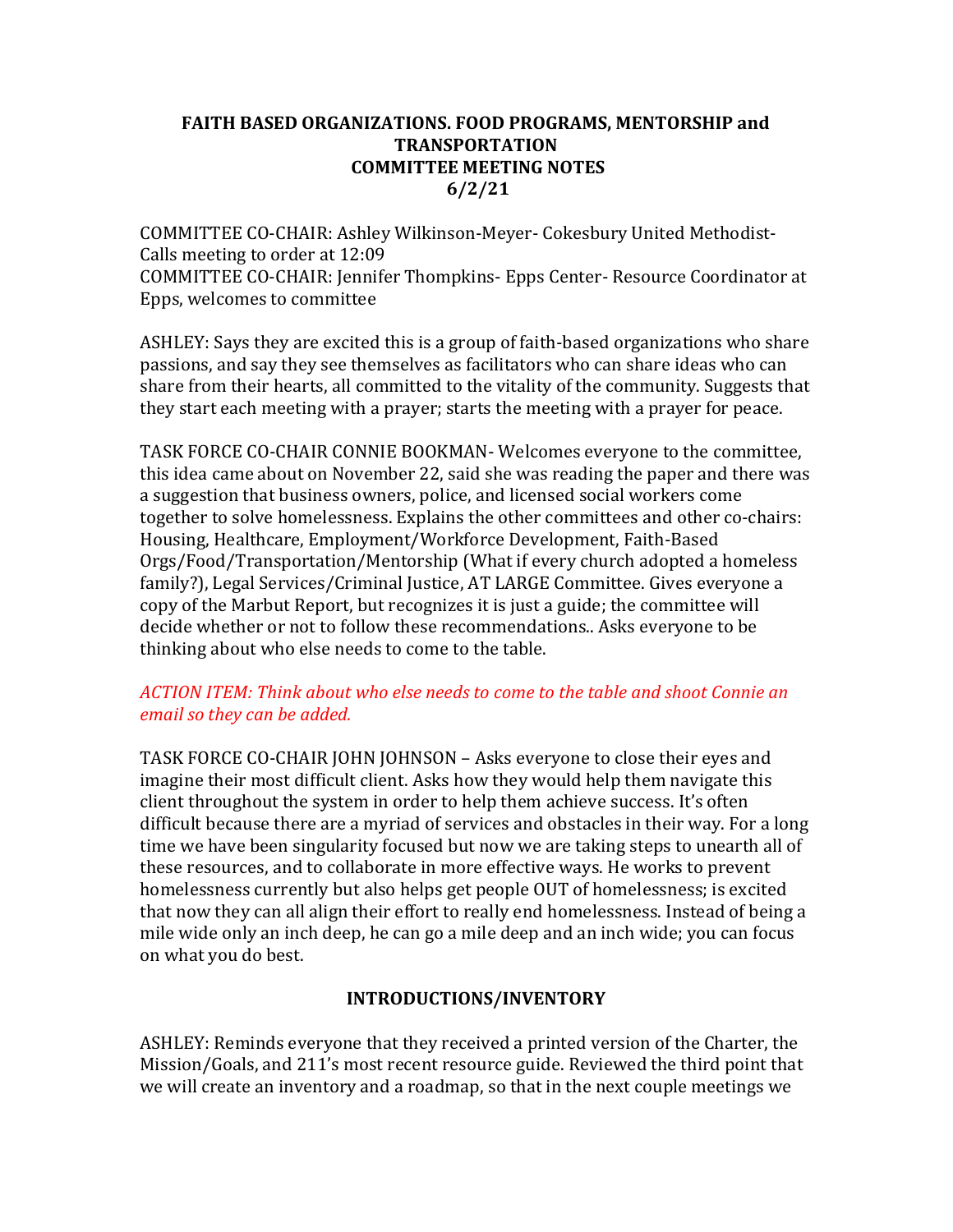will introduce one another and speak on individual missions. The charter is a working document, so keep that in mind.

CONNIE: Introduced the Task Force to Maggie, who is a Tulane intern assigned to review the sign-in sheets

ASHLEY: Cokesbury & United Ministries- currently associate pastor at Cokesbury UMC, connects with groups already doing focal work they are not experts in, grateful to serve in a congregation who want to serve in community, the heart of the congregation wants to serve those who are doing good work. Will soon become ED at United Ministries, a faith based NPO where they help with Rent/Mortgage, Utilities and other crisis assistance, and wants to support people in a more sustainable way. Looks to connect people to workforce development, education, affordable childcare, basic budgeting skills, etc.

JENNIFER TOMPKINS- Epps Center- Resource Coordinator- she moved to Pensacola about 7 years ago, saw the needs via panhandlers unlike anything she had ever seen, started going to Liberty Church and offering food, offering prayer, remembering someone's name. Next served at Ensley First Baptist and now at Epps. Excited to bring all the organizations together and collaborate to focus on the people everyone is trying to serve.

DR. CALVIN AVANT, Unity in the Family Ministry- works with a variety of already established groups, doesn't want to reinvent the wheel, Works with underserved populations in the community and projects. President of Epps Christian Center, also works with Pensacola Caring Hearts. Has an environmental remediation training center, basic construction and electrician training center, contract out of NOLA for these trainings, has transportation and lunch for students and a \$50 stipend each week as well (3 month program), Deep South Center for Environmental Justice assists with the program- works with Wedgewood Community for this program. Teaches residents how to collect data on toxic landfills. Operates angel tree, parenting classes to male inmates, behavior modification to juveniles.

ALICE CANNEY, Ensley First Baptist Church- Taking it to the Streets program- takes homeless people to the church to get tarps, tents, clothes, meals, sermons, and more. They also just sent 5 men to a year long addiction program. Agreed with Jennifer that it's so important to know names and dignify those who are homeless, she brought pamphlets if anyone would like to learn more. On Tuesday mornings they also have a bible study for the homeless with showers and breakfast. Also runs a seasonal women's shelter in cold months (Nov to March). They have a year long addiction recovery program for women available as well, just opened Feb 14, they currently have one guest in the building who is working hard.

MICAH DANIELSON, Community Member- Micah is retired from Loaves & Fishes, says it is important to build relationships with people who utilize these services.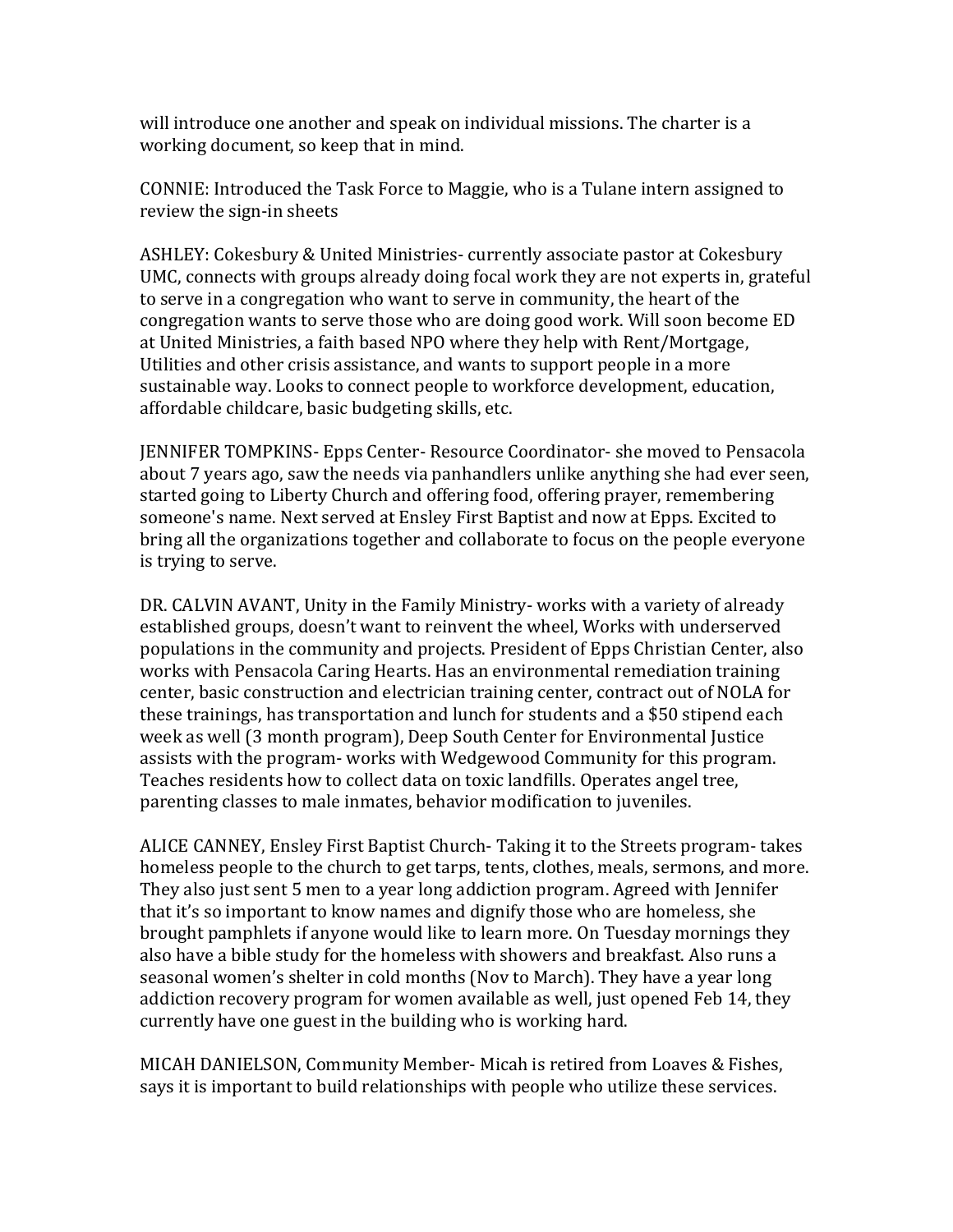BERTA & RONNIE HURSTON, Community Members- they work with food pantries in Santa Rosa Counties, want to know how they can help.

MELISSA JOHNSON, Fearless Community Inc.- Melissa moved here and saw the need, goes out daily to bring food, bring life skills, recently got a home donated, and has a 90 day program based on their goals, you can't force it. Works with other agencies to be glue in the community to bring everyone together.

JUNE LINKE, Christ Church/Citizen- Outreach committee at church, wants to help in any way she can.

AVALON MALLORY, 211- Mal is the Resource Manager at 211, which is 24/7. You can call anytime or text your zip code to get info to get help. 211 is confidential. Is here to keep her ear to the ground about what services are out there. Highest category right now is housing and shelter, as well as medical assistance and counseling, utility assistance and food assistance. Between 20-30% of the community who call for services are experiencing homelessness or at risk for homelessness. Also has Florida Veteran Support line, which is for veterans by veterans.

Question: Difference between 311, 211, and 411?

MAL: 311 is city, 211 is community info, 411 is for businesses.

Question: Are monthly reports available online?

MAL: No, but you can sign up to get them emailed.

KRISTI MCCLELLAN, Bright Bridge Ministries - Bridge Bridge does food ministry, HIS PLACE (short term housing for men getting out of in-patient rehab), HIV testing, and more.

KATHLEEN SCHUSTER, Ministry Village Olive Baptist- Kathleen is director of Tender Hearts Caring Hands, which does rent and utilities assistance, food pantry, extra clothing and shoes, family food and transient bags, they also received a shower trailer they are about to be able to use. There is a huge need for services over the interstate near Olive. They are soft-testing when is the best time for the showers to be open right now. They know the homeless very well, by name over in that area.

Question: What do you offer at the clinic?

KATHLEE: Health & Hope Clinic is for under and uninsured, you can ask Sally Bergosh for more info.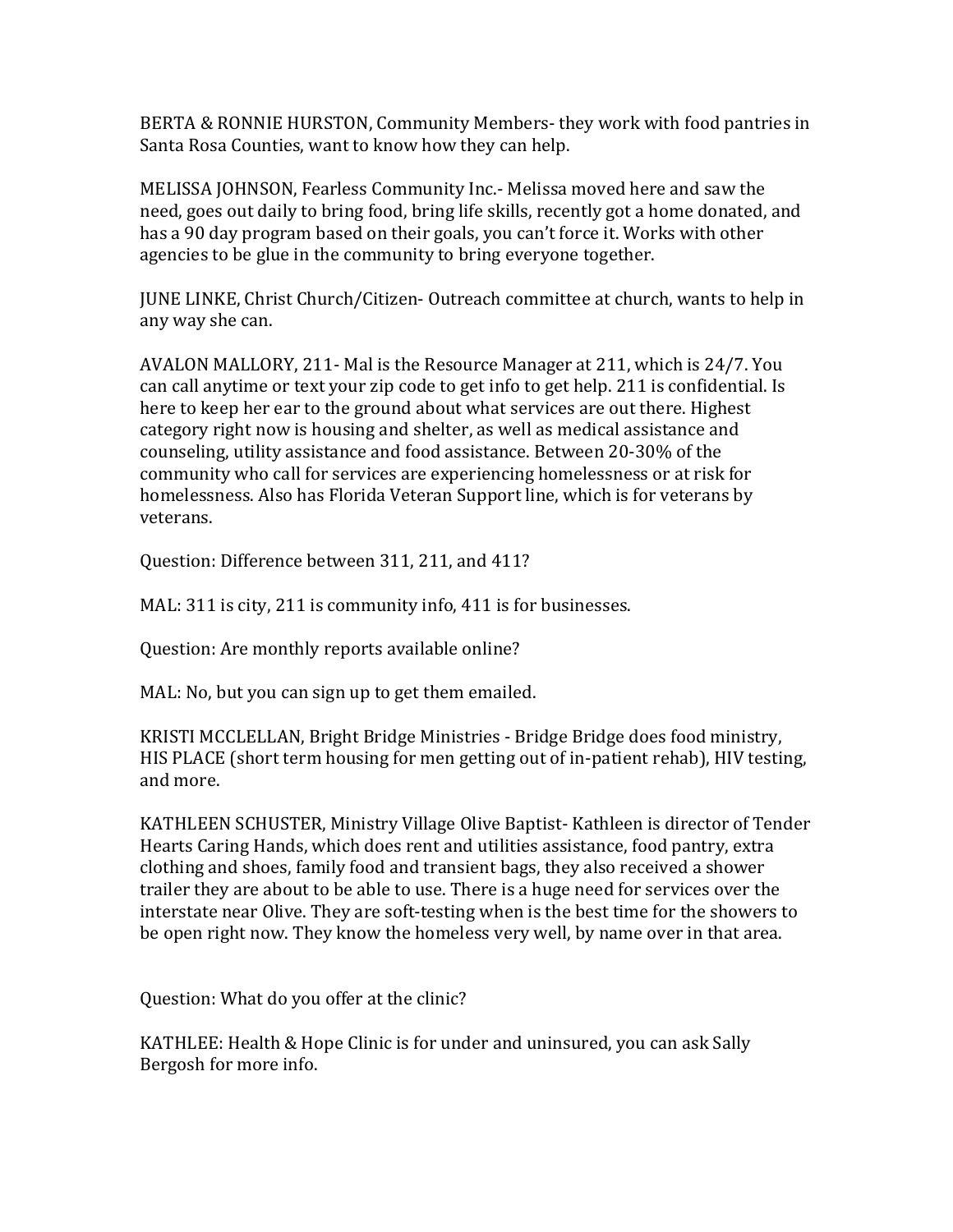JIM VCHULEK, Liberty Church: Jim is a member but doesn't represent anybody, they discontinued their homeless ministry during COVID. He is excited that we are all coming together. He is here to learn. Says we feed people, asks them what they need, prays with people, and that police sometimes just move people to another area. When he thought of people who give you the most grief on the street, he thought of someone who just really struggled. Jim wants to learn how you change someone who is used to getting money on the street every few minutes into working and getting a stable job and housing.

AUGSTINE RODRIGUEZ, Opening Doors- is a case manager and bi-lingual. Says it can drain you, but it's optimistic because we all have a speciality and we need to remember that it's a team effort and we need to learn to be team players and the glory should be for the lord, not for an agency. etc.

RODNEY WILSON, Feeding the Gulf Coast- Two large food banks and storage facilities in Santa Rosa county, going through an expansion to add 15,000 square feet to their warehouse. Assist low income, seniors, nutrition program, food rescue where they save food that is slightly damaged, picks up food from 200 stores each week. Partners with 130 organizations to do mobile outreach and food services.

CONNIE: Please bring your pamphlets or any info for next time, we will want copies of it for all the company meetings. Also we will not be meeting via ZOOM in the future because of the importance of relationships.

KATHLEEN: Corrected her email address on the sign-in sheet.

ASHLEY: Invites everyone to add the task force to your prayer list. Making notes to know people's names- what are people's names and faces? Look for opportunities for your congregation to plug in, reach out to those on the list who are not here and encourage them to participate.

JENNIFER: Let's start getting together a list of routes where people deliver food and where it all is going.

MELISSA: Has a list of routes that go under the bridge, said she will send.

AUGUSTINE: We need to make people accountable so that people will want to change their lifestyle, think outside of the box and help them in a better way.

MEETING ADJOURNED 1:20 PM

# ADDITIONAL QUESTIONS/FOLLOW UP

POTENTIAL SURVEY QUESTIONS:

What kind of services does your organization provide?